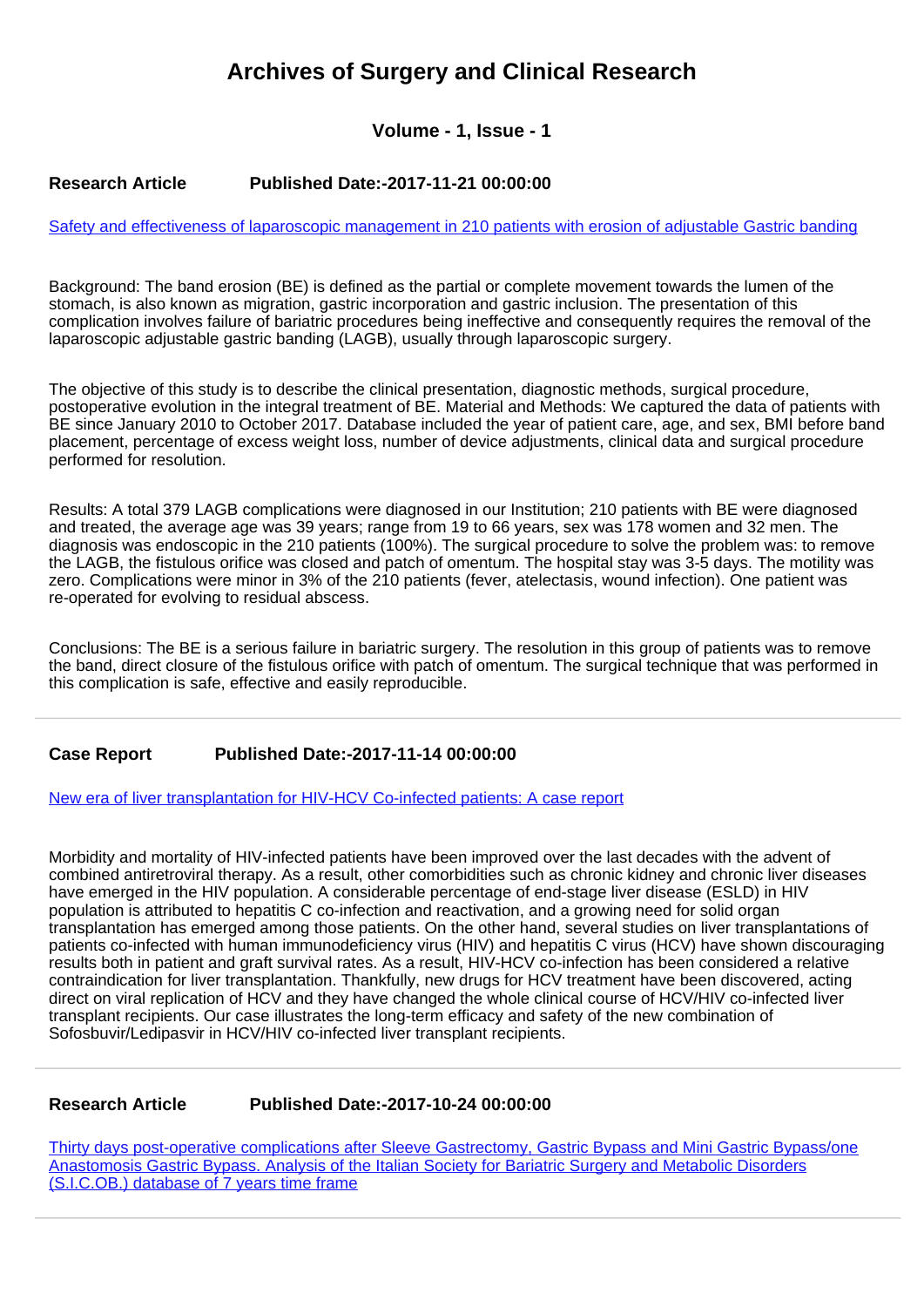Background: To date, the scientific community has mainly focused on outcomes of obesity surgery such as weight loss and resolution of associated complications. Adverse post-operative events and reoperation rates have been poorly reported even if they are a marker of surgical safety and therefore of great importance in guiding patients and surgeons in the choice of the more suitable operation.

Methods: This retrospective multicenter observational study is based on the data extracted from the Italian Society of Bariatric Surgery and Metabolic Disorders (S.I.C.OB.) database, which covers almost all the bariatric operations performed in Italy. We analysed the 30 days post-operative complications occurring, in the period from 2009 to 2015, after Roux-en-Y Gastric Bypass (RYGB), Sleeve Gastrectomy (SG) and Mini Gastric Bypass/One Anastomosis Gastric Bypass (MGB/OAGB) qualitatively, quantitatively and on the basis of the Clavien-Dindo classification of surgical complications. Complications following surgeries were tested using the 95% confidence interval. Statistical analysis was performed with Statistical Analysis System (SAS).

Results: In the 2009-2015 time frame, a total of 31,624 operations were performed of which 6,864 RYGB, 10,833 SG and 992 MGB/OAGB. The complication rate was 4.39 %, 4.04 % and 3.83% respectively. The most frequent complications were hemoperitoneum (0.9%) and perforation, fistula and dehiscence (1%) which were higher in SG when compared with RYGB (with a statistical significance) and when compared with MGB/OAGB (without a statistical significance). When dividing the complications by the different grades of the Clavien-Dindo classification, the only significant difference encountered, from a statistical standpoint, was between MGB/OAGB and SG. MGB/OAGB was associated with a lower grade I Clavien-Dindo complication rate (1.31% versus 2.34%).

Conclusion: This study supports a safe profile of obesity surgey in Italy, along with positive bariatric outcomes. The rate of 30 days post-operative complications is progressively lower after MGB/OAGB (3.83%), SG (4.04%) and RYGB (4.39%) respectively. In particular, MGB/OAGB records statistically less low-grade Clavien-Dindo complications compared to SG and RYGB.

Introduction

#### **Commentary Published Date:-2017-10-20 00:00:00**

[Comments for the Nuremberg Code 70 Years Later](https://www.clinsurgeryjournal.com/articles/ascr-aid1010.pdf) 

The story of Nuremberg code in human experiments was evolved by a 70-year old historical link, aiming to provide an alert message for scientists in case of non-provisional disaster caused by immoral human experiment. It played a safeguard role standing on the front line [1].

We really can see something what authors feared in this article. We fully agree with the authors about the general concepts, but we feel something is missing on current problems: the illegal abuse of medical materials and the underground human experiments. What we should do is to enrich its new implications of Nuremberg code and then put it embedded in human brain.

**Research Article Published Date:-2017-10-10 00:00:00**

[Laparoscopic partial nephrectomy-does tumor profile influence the operative performance?](https://www.clinsurgeryjournal.com/articles/ascr-aid1009.pdf)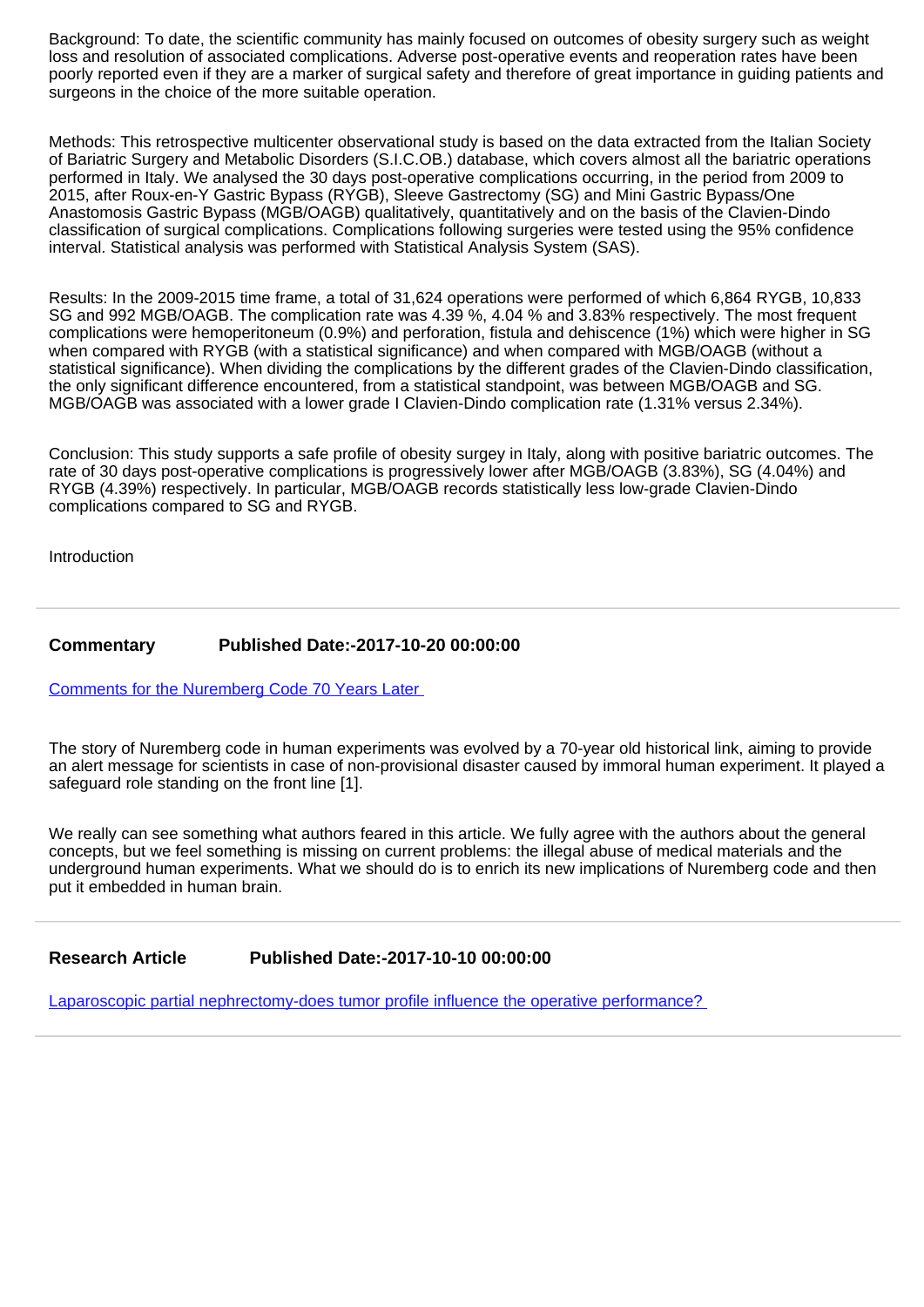Introduction: Laparoscopic approach is emerging as a standard of care approach for management of masses amenable to partial nephrectomy. Laparoscopic partial nephrectomy is a challenging surgery and its successful performance depends on various factors. We aim to evaluate the influence of tumor characterestics on the operative performance for laparoscopic partial nephrectomy.

Methods: Patients undergoing laparoscopic partial nephrectomy in our institution were recruited for this study. The tumor profile was evaluated by a senior radiologist from cross sectional imaging (computed tomography or magnetic resonance imaging). Tumor characerestics was defined by assessing tumor size, tumor location and RENAL score. The operative performance was evaluated in terms of warm ischemia time, blood loss, operation duration and any significant operative complications. Statistical inference was drawn.

Results: 37 patients who underwent laparoscopic partial nephrectomy between January 2010 and June 2012 were included in this study. The mean tumor dimension was 3.81 cms. 21 tumors involved left kidney and 16 involved right kidney. 12 were located in upper pole, 8 were located in midpole and 17 were located in lower pole. The average RENAL score was 6.56. The mean warm ischemia time, blood loss and operation duration was 26.29 minutes (min), 256.76 millilitres (ml) and 208.11 min respectively. Statistically significant correlation was appreciated between tumor location (polar location, side, anterior/ posterior location) and RENAL score and operative parameters (warm ischemia time and operation duration). Tumor size did not have any correlation with the operative parameters.

Conclusion: The operative performance of laparoscopic partial nephrectomy is significantly influenced by the tumor location and RENAL score.

## **Case Report Published Date:-2017-09-15 00:00:00**

[Dieulafoy's Lesion related massive Intraoperative Gastrointestinal Bleeding during single Anastomosis Gastric](https://www.clinsurgeryjournal.com/articles/ascr-aid1008.pdf) Bypass necessitating total Gastrectomy: A Case Report

Introduction: Immediate postoperative gastrointestinal bleeding following bariatric bypass surgery is a major complication, and usually results from staple line hemorrhage or conventional gastro-esophageal causes. Dieulafoy`s lesion is a rare cause of gastrointestinal bleeding and is usually managed by endoscopic means. Herein we present a case of massive intraoperative bleeding resulting from gastric Dieulafoy`s lesion single anastomosis gastric bypass surgery necessitating resection of the gastric pouch. This is the first description of this complication, and the difference of such a lesion from the sporadic ones is discussed.

Discussion: Gastric bypass surgery is an effective procedure for morbid obesity. The approach we have adopted for massive upper GI hemorrhage in the immediate postoperative period should be distinguished from delayed bleeding after gastric bypass. In these latter cases, marginal ulceration is more common than bleeding from the remnant gastric pouch. It is also likely that bleeding from a Dieulafoy`s lesion following gastric bypass surgery represents a different disease compared to other Dieulafoy`s cases.

Conclusion: This is the first description of an intraoperative Dieulafoy`s lesion bleeding during the conduct of a single anastomosis gastric bypass procedure which required gastric pouch resection. Such a lesion differs from sporadic Dieulafoy`s cases, and must be considered in every case of intraoperative bleeding during gastric bypass.

## **Letter to Editor Published Date:-2017-08-28 00:00:00**

[The revolution of cardiac surgery evolution Running head: Cardiac surgery evolution](https://www.clinsurgeryjournal.com/articles/ascr-aid1007.pdf)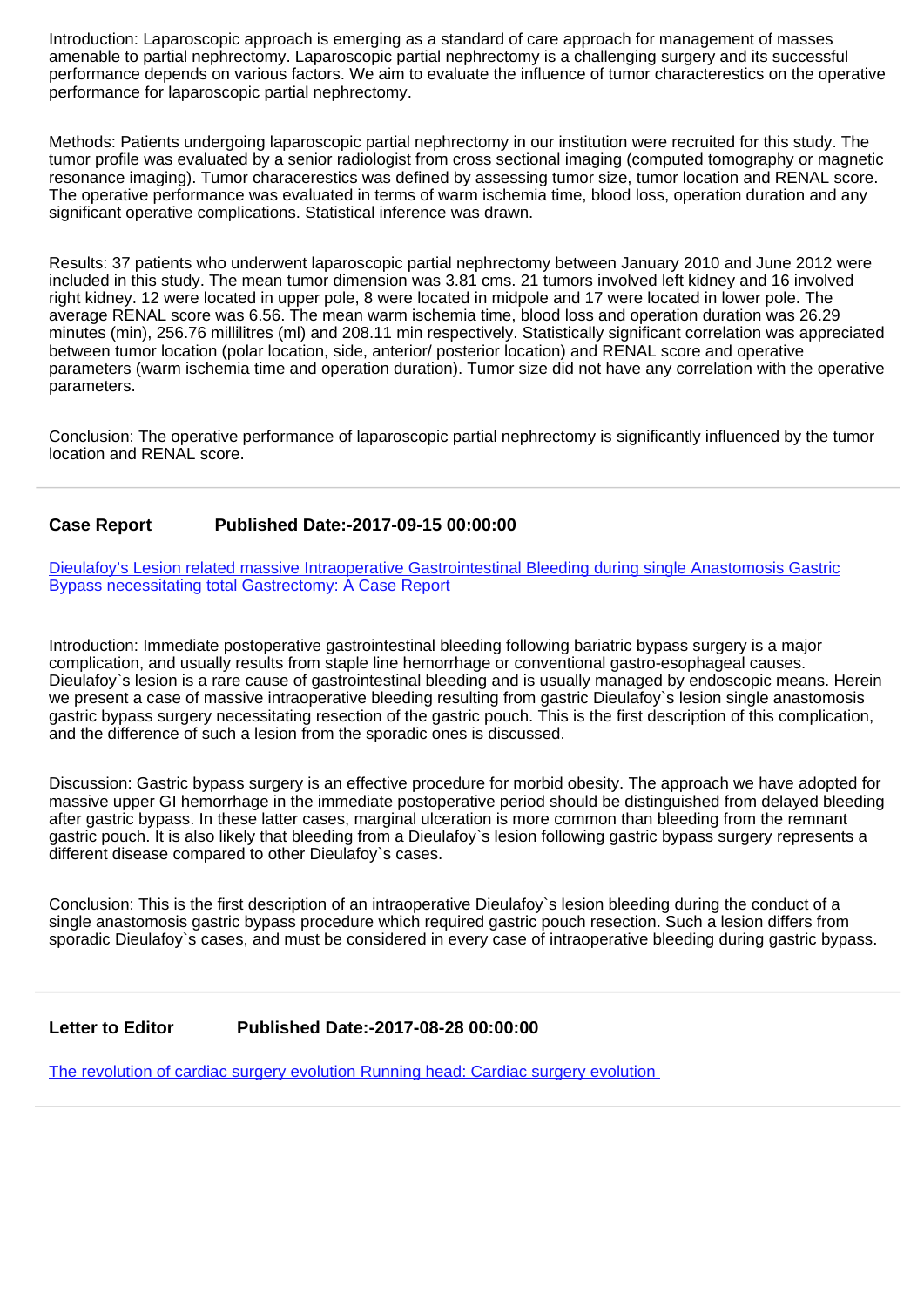From the first case of primitive cardiac surgery (CS), treatment of stab wound of the heart (Dr. Daniel Hale Williams, 1893), to recent surgical procedures and device implantations for end-stage heart failure (HF), the CS has grown and emerged in the public health more and more [1].

The heart valve disease had interested immediately since the non-cardiopulmonary era because of the multitude of rheumatic patients and congenital valve disease. In the 1952, Hufnagel implanted the first valve in descending aorta and it was the sign of the first step of the CS evolution. New prosthesis and heart valve techniques were tested between 1970 and 2000 with optimal results in patients' quality of life and survival, at the same time of CPB evolution.

Whilst, the evolution of heart valve surgery had stimulated new devices, prosthesis and the development of minimally invasive surgery, this was partially diminished by the spreading of trans catheter valve implantation. In the 2002, Dr. Alain Crabbier described a non-surgical prosthetic valve implantation firstly: it was the revolution of CS evolution [2]. The transcatheter valve implantation has evolved and spread rapidly with multiple approaches femoral to apical, aortic, axillary and carotid, and many suitable and technological devices. The higher and higher risk patients, the needs to avoid surgical complications, the evolution of available devices and the fabrication of new technologies have increased the efforts to improve trans catheter valve implantation [3].

The recent article of Loyalka et al, described a special case of tricuspid valve in valve replacement with Sapien 3, an innovative and alternative therapeutic choice to a tricuspid valve degeneration [4]. Instead, Sawara et al [5], documented as trans catheter aortic valve implantation for a failing surgical bio prosthesis or native aortic valve regurgitation has become an alternative for patients at high risk for redo surgical aortic valve replacement or aortic regurgitation since now off-label: that was a reliable and significant results in the era of trans catheter valve implantations.

What would we attend from the future? In the most surgical centres, the trend were a significant decrease in patients undergoing to open-heart valve surgery compared to trans catheter valve implantation.

Maybe the new ongoing studies of lower and mild-risk patients undergone to transcatheter procedure would open either a deeper collaboration of the heart team and a new therapeutic perspectives in the public health with a shift to more minimally invasive procedures, less day of hospitalization and I don't see why not less costs for public health.

## **Review Article Published Date:-2017-08-18 00:00:00**

[Surgery and new Pharmacological strategy in some atherosclerotic chronic and acute conditions](https://www.clinsurgeryjournal.com/articles/ascr-aid1006.pdf) 

Introduction

In actual pharmacological therapy we can see that some drugs can be added to other medical instruments to improve their activity: in example we can see medicated stent for some coronary disease, or hormonal medical devices used in pregnancy prevention, but other example are known today. In example Carmustine wafer is delivered by delivery systems in some brain cancer and radioactive seed implants in prostatic cancer. Ocular intra vitreal implants for some macular degenerations (MABS or cortisones) other implants delivery systems drugs, naltrexone implant for opiate dependence. Other strategies imply carrier use to deliver the drugs in the site of action: In example MABS linked to radioactive isotopes in some relapse of severe Hodgkin disease but many other example we can see in therapy used today. So we can think that other chronic conditions can be treated using a combination of drugs with other instrument to improve the clinical outcomes. This to make possible that the ERLICH MUGIC BULLETS can act in the right site reducing the side effect. In example today we can see various medical interventional radiological strategy to treat in coronary and hearth disease with medicate stents positioning or to local use of contrast agents or other valvle surgery procedures with global good clinical results.

**Research Article Published Date:-2017-08-04 00:00:00**

[Use of Orthodeoxia by pulse Oximetry in the detection of Hepatopulmonary Syndrome](https://www.clinsurgeryjournal.com/articles/ascr-aid1005.pdf)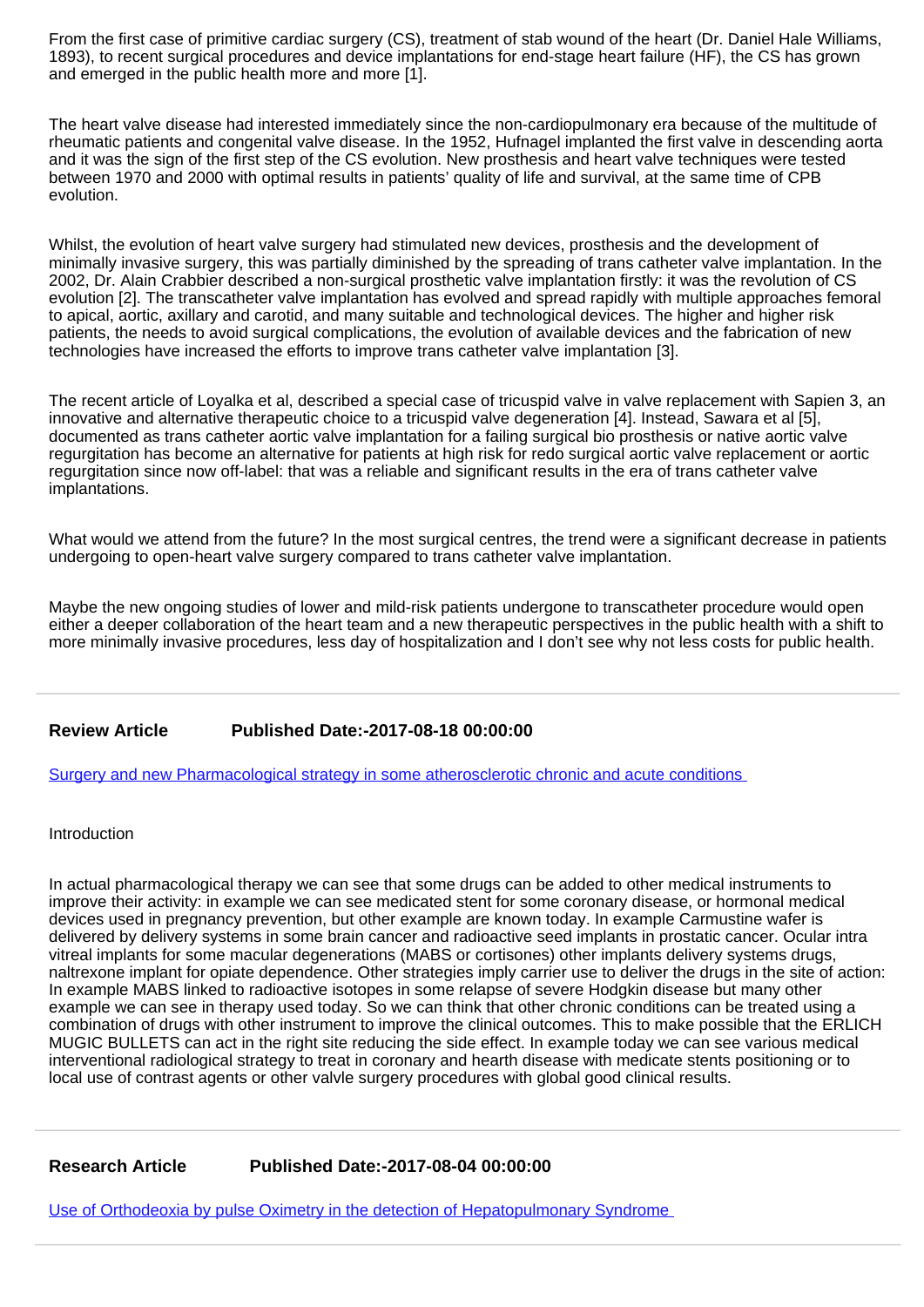Chronic Hepatic deficiency due to the ingestion of alcohol remains as one of the main causes of morbidity and mortality in our country. From it a variety of complications arise, one of them is the Hepatopulmonary Syndrome, which usually goes unnoticed and undiagnosed; this syndrome is distinguished by the presence of hypoxemia and pulmonary vasodilation. The gold standard to establish a diagnostic is contrast-enhanced Echocardiogram. No pathognomonic sign is known for this syndrome, which leads the present elaboration to evaluate the use of orthodeoxia by pulse oximetry as a screening test in the detection of Hepatopulmonary Syndrome cases.

## **Research Article Published Date:-2017-06-27 00:00:00**

[Clinical significance of Urinary Amylase in Acute Pancreatitis](https://www.clinsurgeryjournal.com/articles/ascr-aid1004.pdf) 

Acute pancreatitis forms a major bulk of our inpatient admission due to gall stone disease. Diagnosis of acute pancreatitis remains a challenge even now. Serum amylase remains the most commonly used biochemical marker for its diagnosis but its sensitivity can be reduced by late presentation, hyper-triglyceridemia and chronic alcoholism. We conducted a study to determine the levels of serum and urinary amylase in patients with acute pancreatitis and compared their sensitivity and correlation with CT findings vis-à-vis the severity of the disease. The study was taken as a post graduate research model in the Post graduate Department of General and Minimal Access Surgery, Govt. Medical College Srinagar, J&K, India 2014-2016 and submitted for the award of masters in General Surgery. A total number of 150 patients were enrolled in the studies which were admitted in our unit as acute pancreatitis. 73 (48.7%) belonged to the age group of 30-44 years, 15(10%) patients aged >60 years with 86 (57.3%) males and 64 (42.7%) females. We had 81 (54%) patients with biliary tract diseases, followed by 21 (14%) patients with worm induced, 20 (13.3%) had hyperlipidaemia and only 4 (2.7%) patients had post ERCP etiology. Tenderness in epigastrium was the presenting sign in 111 (74%), followed by chest signs in 25 (16.7%) patients, diffuse tenderness in 19 (12.7%), icterus in 11 (7.3%), low grade fever in 9 (6%) patients, shock in 5 (3.3%). Diabetes mellitus as a comorbidity was observed in 48 (32%) patients followed by hypothyroidism 37 (24.7%) patients. Hypertension was seen in 31 (20.7%) patients, COPD in 19 (12.7%) patients and obesity in 13 (8.7%) patients. Twenty two (14.7%) needed ICU admission; while as 128 (85.3%) were managed in the general ward. All the enrolled patients in our study were managed conservatively. Out of a total of 150 patients, 148 (98.7%) survived while as only 2 (1.3%) of our patients expired. At the time of admission in the hospital, 120 (80%) patients had serum amylase level of >450 U/L, 19 (12.7%) patients had 150-450 U/L levels while as 11 (7.3%) patients had <150 U/L serum amylase levels. CT has been shown to yield an early overall detection rate of 90% with close to 100% sensitivity after 4 days for pancreatic gland necrosis. The correlation of urinary amylase with the CECT Severity Scoring in a patient of acute pancreatitis is still ambiguous.

# **Case Report Published Date:-2017-03-27 00:00:00**

Intestinal obstruction complicated by large Morgagni hernia

Morgagni hernia represents 2-4% of congenital diaphragmatic hernias. Only one-third of them are symptomatic, due to the hernia of abdominal viscera in the thoracic cavity, causing respiratory and digestive problems, some of them serious ones, such as intestinal obstruction. Acute presentation with incarceration of the contents is rare; there are only 7 cases described in the literature.

We are presenting a case of diaphragmatic hernia that began with obstruction of the colon and secondary ischemia, requiring emergency surgery in two phases: first surgery to control the damage, with an open right hemicolectomy, and then later surgery to repair the hernia and perform bowel transit reconstruction, with proper postoperative evolution and no evidence of relapse.

The treatment of Morgagni diaphragmatic hernia is surgical. Also in asymptomatic cases, due to the risk of incarceration, the most appropriate way to enter is abdominally, whether by way of laparotomy or laparoscopy, for the reduction of the contents of the hernia sac, the repair of the defect, as well as the performing of associated techniques on herniated viscera, as occurred in our case.

A complicated congenital hernia is an infrequent pathology, and there is little experience in handling it. Acute presentation requires a combined treatment of the abdominal symptoms and repair of the hernia defect. The carrying over of surgical techniques for damage control into non-traumatic surgery in the face of serious hemodynamic instability is a widespread, accepted practice with the benefits of reducing mortality in critical patients and at times allowing the avoidance of ostomies.